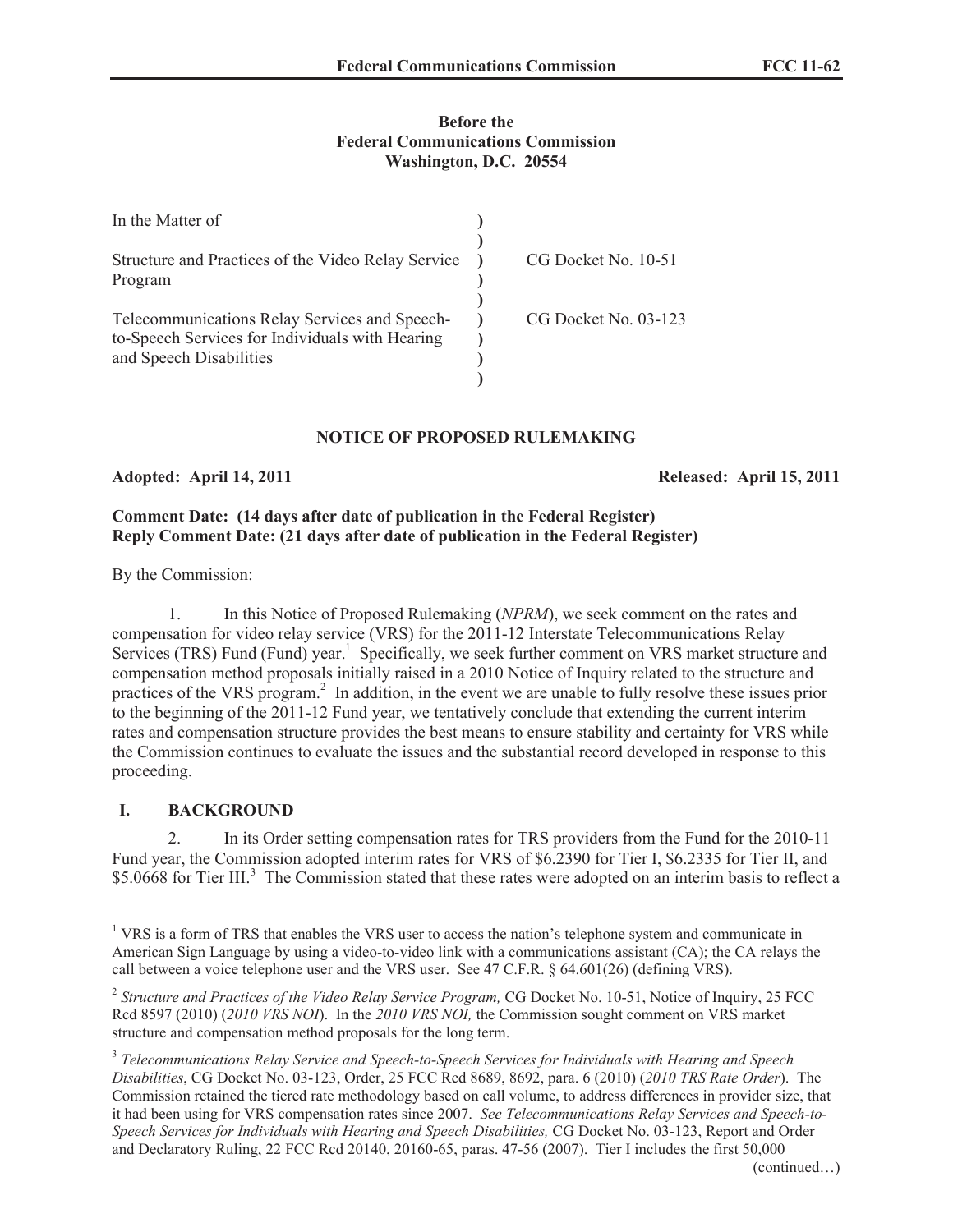balance between the goals of ensuring that VRS providers recover their reasonable costs from the Fund and ensuring quality and sufficient service while the Commission considers reform of the practices and structure of VRS.<sup>4</sup> The Commission also stated its intent to further examine VRS rates as part of upcoming proceedings, including the 2010 VRS NOI, and audits of providers.<sup>5</sup> The 2010 VRS NOI, in turn, specifically sought comment on, among other things, various compensation methods and potential market structures for VRS for the long term. $6$  We now seek to develop the record further on some of the proposals raised in the *2010 VRS NOI*, in an effort to establish a VRS compensation structure for the 2011-12 Fund year.

### **II. NOTICE OF PROPOSED RULEMAKING**

3. The record in our *2010 VRS NOI* proceeding raises many issues and includes several proposed changes to the current structure and methodologies for compensating VRS providers. Some of the issues raised by commenters may have a significant impact on our consideration of the ultimate structure for VRS. For example, several parties noted that they had difficulties with our general application of the Part 32 Uniform System of Accounts<sup>7</sup> to relay providers.<sup>8</sup> Others suggest that even if providers are required to comply with the applied accounting requirements, the data submitted may not be enough to enable the Fund administrator to conduct a meaningful analysis.<sup>9</sup> We therefore seek additional comments with specific proposals for VRS accounting, including recommended accounts and subaccounts.

4. We also seek additional comment on how to treat certain costs and expenses. For example, we recognize that several commenters to the *2010 VRS NOI* addressed how the cost of capital should be considered in determining VRS rates and in compensating individual providers. Some of these commenters focused on the extent to which compensation for interest expenses and debt repayment should be allowed.<sup>10</sup> We seek comment on how best to address such compensation issues. Specifically, commenters should address whether we should limit or exclude the expenses of raising capital from VRS rates in general, or whether individual providers should not receive some or all compensation for the costs involved in various methods of raising capital. Similarly we invite comment on the proper regulatory treatment of various methods used by providers to raise capital, including appropriate disclosure and approval requirements that may be implemented. What other changes, if any, should we make to our treatment of costs and expenses?

5. In the event that we are unable to finalize the compensation structure for VRS in time to calculate a new rate for the Fund year beginning July 1, 2011, we tentatively conclude that extending the

4 *2010 TRS Rate Order*, 25 FCC Rcd at 8690, para. 2*.*

5 *Id.*

6 *See 2010 VRS NOI,* 25 FCC Rcd at 8602-05, paras. 13-23.

7 *See* 47 C.F.R. § 32.1 *et seq*.

 $8$  See, e.g., Convo Comments at 8 ("Part 32 accounts are designed to be used by . . . network operators . . . whose biggest costs to provide service are equipment and communication facilities. In contrast, VRS service is a labor intensive service. . . . The chart of accounts for a VRS service provider would ideally be different than the complex Part 32 account structure"); CSDVRS Comments at 4-6 (Part 32 "is clearly designed for more traditional capital intensive telecommunications companies that rely on significant physical assets to foster communication. . . . [In contrast,] VRS companies are labor intensive," with the primary conduit for communication being the CA.).

9 *See, e.g.*, Sorenson Comments at 27-28.

<sup>10</sup> *See* Convo Comments at 9; PAH! Comments at 6; Sprint Comments at 10-11.

<sup>(</sup>Continued from previous page)

monthly VRS minutes; Tier II includes monthly minutes between 50,001 and 500,000; and Tier III includes monthly minutes above 500,000.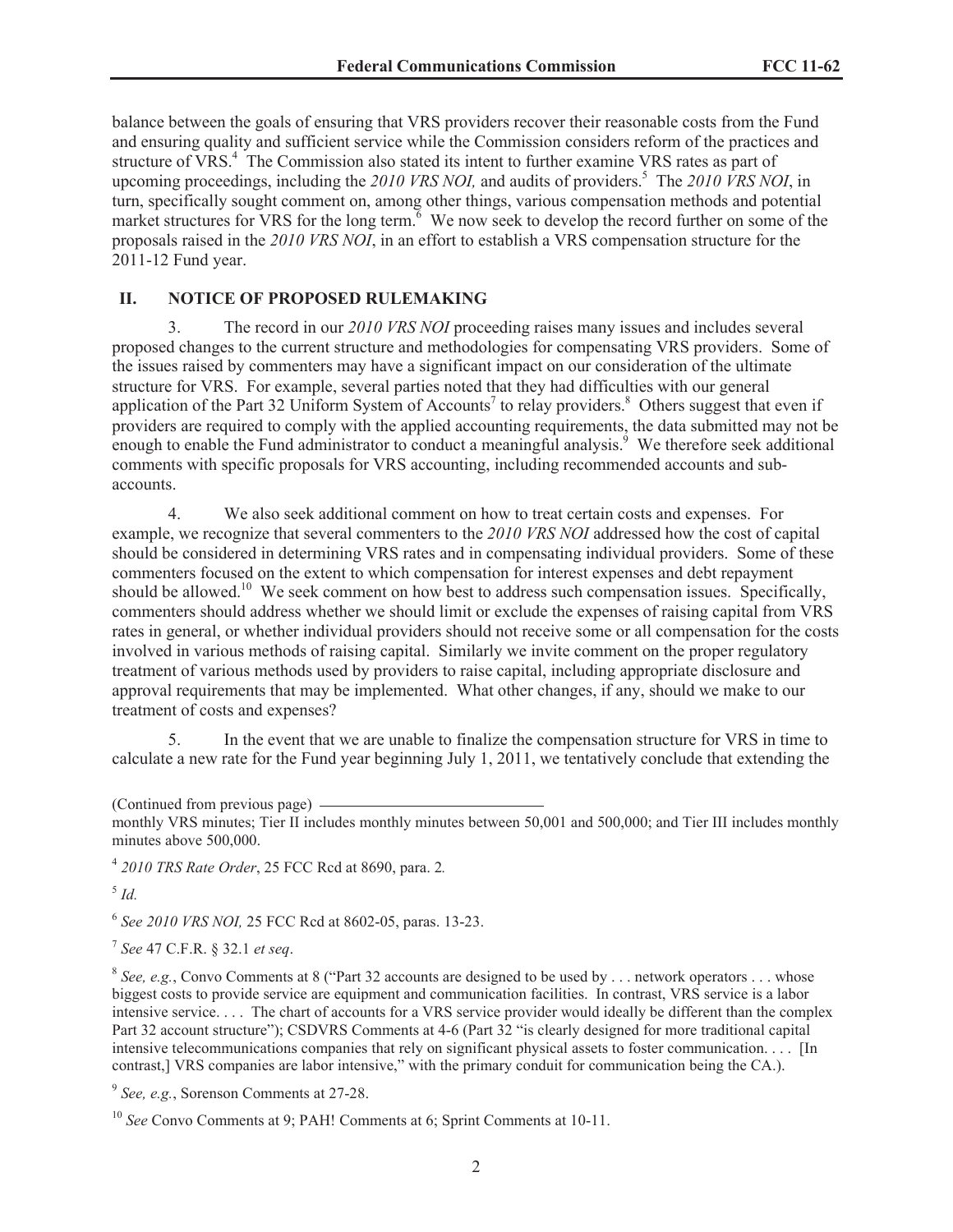current interim rates and compensation structure for VRS to the 2011-12 Fund year would be appropriate. The current interim rates have resulted in significant savings for the Fund,<sup>11</sup> demand for VRS has remained stable during the 2010-11 Fund year, $12$  and data submitted to the Fund administrator demonstrate that no VRS provider has failed to meet speed of answer requirements under the interim rates.<sup>13</sup> We also recognize the certainty and stability that the current compensation structure can offer until final rules in the *2010 VRS NOI* proceeding are implemented. We seek comment on this tentative conclusion.

# **III. PROCEDURAL REQUIREMENTS**

6. *Ex Parte Rules.* This proceeding shall be treated as a "permit-but-disclose" proceeding in accordance with the Commission's *ex parte* rules.<sup>14</sup> Persons making oral *ex parte* presentations are reminded that memoranda summarizing the presentations must contain summaries of the substance of the presentations and not merely a listing of the subjects discussed. More than a one or two sentence description of the views and arguments presented is generally required.<sup>15</sup> Other requirements pertaining to oral and written *ex parte* presentations are set forth in section 1.1206(b) of the Commission's rules.<sup>16</sup>

7. *Comment Filing Procedures*. Pursuant to sections 1.415 and 1.419 of the Commission's rules,<sup>17</sup> interested parties may file comments and reply comments regarding the *NPRM* on or before the dates indicated on the first page of this document. **All filings must reference CG Docket Nos. 10-51 and 03-123.**

- Electronic Filers: Comments may be filed electronically using the Internet by accessing the Commission's Electronic Comment Filing System (ECFS): http://www.fcc.gov/cgb/ecfs/. Filers should follow the instructions provided on the appropriate website for submitting comments. In completing the transmittal screen, filers should include their full name, U.S. Postal Service mailing address, and the applicable docket numbers, which in this instance are CG Docket No. 10-51 and CG Docket No. 03-123.
- Paper Filers: Parties who choose to file by paper must file an original and one copy of each filing. Because two docket numbers appear in the caption of this proceeding, filers must submit two additional copies for the second docket number. Filings can be sent by hand or messenger delivery, by commercial overnight courier, or by first-class or overnight U.S. Postal Service mail. All filings must be addressed to the Commission's Secretary, Office of the Secretary, Federal Communications Commission.

<sup>&</sup>lt;sup>11</sup> See News Release, Federal Communications Commission, "FCC Takes Action to Protect and Sustain Vital Service for the Deaf: Commission Votes Unanimously on Immediate and Long-Term Approaches" (June 28, 2010) (stating that the interim rates, together with steps taken to reduce fraud in the VRS program, would "save the Fund about \$275 million" over the previous year's costs).

<sup>12</sup> *See* NECA, VRS MINUTES JANUARY 2002 – OCTOBER 2010 (2010), *available at* https://www.neca.org/cms400min/WorkArea/linkit.aspx?LinkIdentifier=id&ItemID=4976&libID=4996; *see also* NECA, VRS GROWTH CHART JANUARY 2002-JULY 2011 (2011), *available at*  https://www.neca.org/cms400min/WorkArea/linkit.aspx?LinkIdentifier=id&ItemID=4976&libID=4996.

<sup>13</sup> *See* 47 C.F.R. § 64.604(b)(2)(iii) (speed of answer requirements for VRS providers); *see generally* 47 C.F.R. § 64.604(b) (mandatory minimum TRS technical standards).

<sup>14</sup> *See* 47 C.F.R. §§ 1.1200 *et seq*.

 $15$  47 C.F.R. § 1.1206(b)(2).

 $16$  47 C.F.R. § 1.1206(b).

<sup>17</sup> 47 C.F.R. §§ 1.415, 1.419.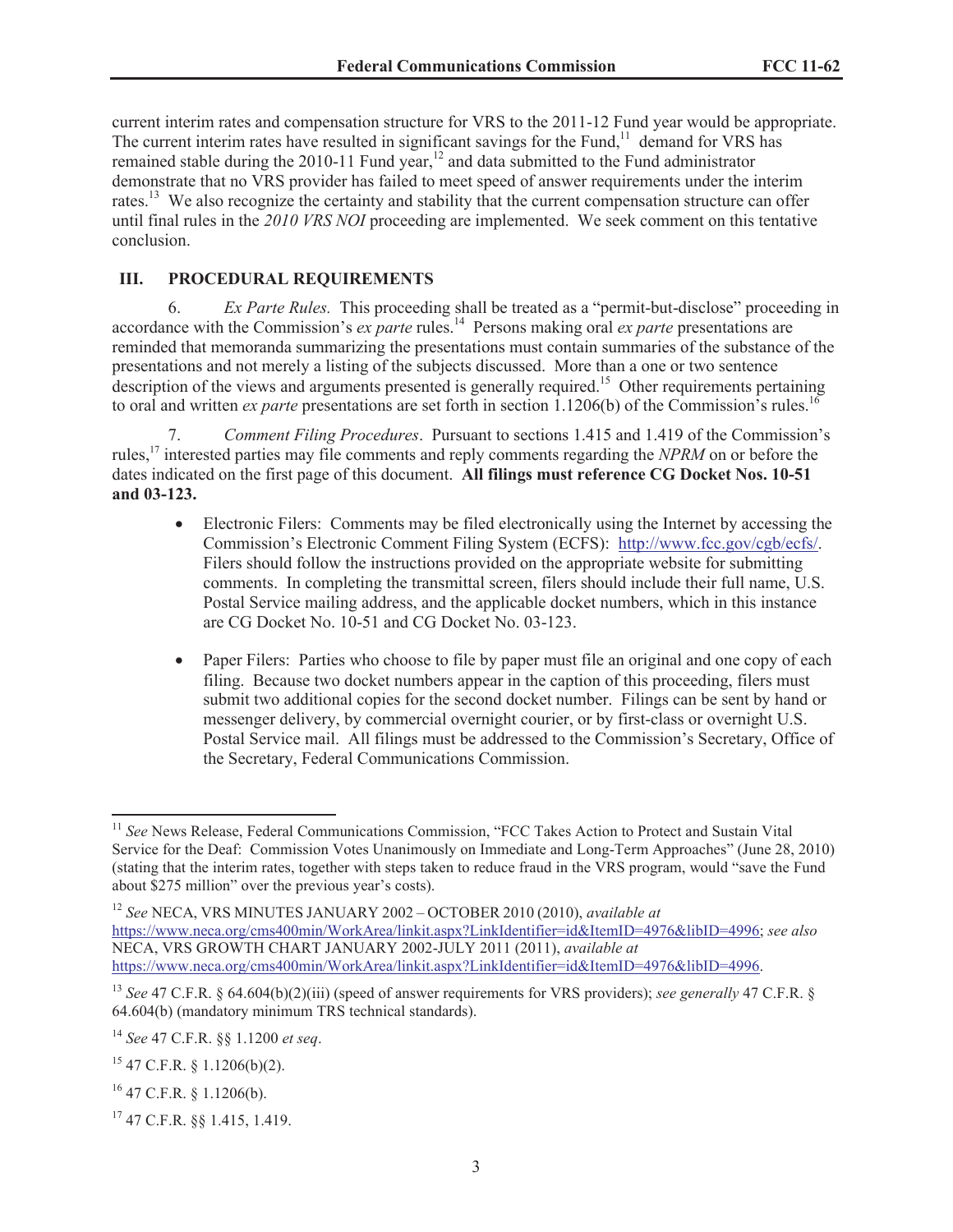- · All hand-delivered or messenger-delivered paper filings for the Commission's Secretary must be delivered to FCC Headquarters at  $445 \, 12^{th}$  St., SW, Room TW-A325, Washington, DC 20554. All hand deliveries must be held together with rubber bands or fasteners. Any envelopes must be disposed of *before* entering the building.
- Commercial overnight mail (other than U.S. Postal Service Express Mail and Priority Mail) must be sent to 9300 East Hampton Drive, Capitol Heights, MD 20743. U.S. Postal Service first-class, Express, and Priority mail must be addressed to  $445 \frac{12^{th}}{125}$ Street, SW, Washington DC 20554.

8. In addition, parties shall also serve one copy with the Commission's copy contractor, Best Copy and Printing, Inc. (BCPI), Portals II, 445 12th Street, SW, Room CY-B402, Washington, DC 20554, or via e-mail to  $fcc@bcpiweb.com$ .

9. Documents in CG Docket Nos. 10-51 and 03-123 will be available for public inspection and copying during business hours at the FCC Reference Information Center, Portals II, 445 12th Street SW, Room CY-A257, Washington, DC 20554. The documents may also be purchased from BCPI, telephone (202) 488-5300, facsimile (202) 488-5563, TTY (202) 488-5562, e-mail fcc@bcpiweb.com.

10. People with Disabilities: To request materials in accessible formats for people with disabilities (Braille, large print, electronic files, audio format), send an e-mail to fcc504@fcc.gov or call the Consumer and Governmental Affairs Bureau at (202) 418-0530 (voice), (202) 418-0432 (TTY). This Order and Notice of Proposed Rulemaking can also be downloaded in Word or Portable Document Format (PDF) at http://www.fcc.gov/cgb/dro/trs.html#orders.

11. *Paperwork Reduction Act*. This *NPRM* seeks comment on a potential new or revised information collection requirement or may result in a new or revised information collection requirement. If the Commission adopts any new or revised information collection requirement, the Commission will publish a notice in the *Federal Register* inviting the public to comment on the requirement, as mandated by the Paperwork Reduction Act of 1995.<sup>18</sup> In addition, pursuant to the Small Business Paperwork Relief Act of 2002,<sup>19</sup> the Commission will seek specific comment on how it might "further reduce the information collection burden for small business concerns with fewer than 25 employees."

12. *Initial Regulatory Flexibility Certification.* With respect to this *NPRM*, an Initial Regulatory Flexibility Certification (IRFC) is contained in the Appendix. As required by Section 603 of the Regulatory Flexibility Act, the Commission has prepared an IRFC of the expected impact on small entities of the proposals contained in the *NPRM*. Written public comments are requested on the IRFC. Comments must be identified as responses to the IRFC and must be filed by the deadlines for comments on the *NPRM*. The Commission will send a copy of the *NPRM*, including the IRFC, to the Chief Counsel for Advocacy of the Small Business Administration.<sup>20</sup>

# **V. ORDERING CLAUSES**

13. Accordingly, IT IS ORDERED that, pursuant to sections 4(i)–(j), 225, and 303(r) of the Communications Act of 1934, as amended, 47 U.S.C.  $\S$  154(i)–(j), 225, and 303(r), this Notice of Proposed Rulemaking IS ADOPTED.

14. IT IS FURTHER ORDERED that the Commission's Consumer and Governmental Affairs Bureau, Reference Information Center, SHALL SEND a copy of this Notice of Proposed

<sup>18</sup> Public Law 104-13 (44 U.S.C. § 3501 *et seq.*).

<sup>19</sup> Public Law 107-198; *see* 47 U.S.C. § 3506(c)(4).

<sup>20</sup> *See* 5 U.S.C. § 603(a). In addition, the *FNPRM* and IRFC (or summaries thereof) will be published in the *Federal Register*.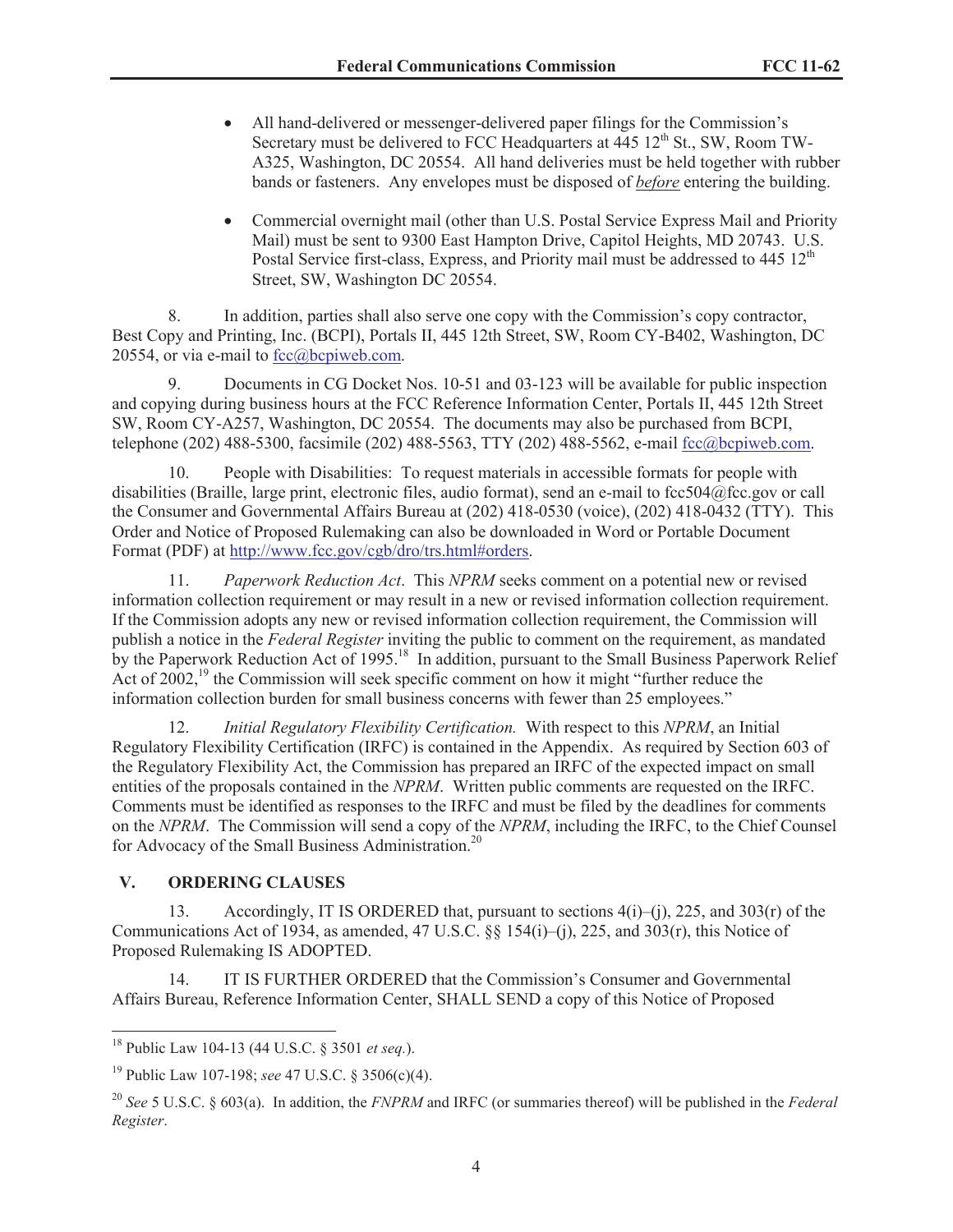Rulemaking, including the Initial Regulatory Flexibility Certification, to the Chief Counsel for Advocacy of the Small Business Administration.

## FEDERAL COMMUNICATIONS COMMISSION

Marlene H. Dortch Secretary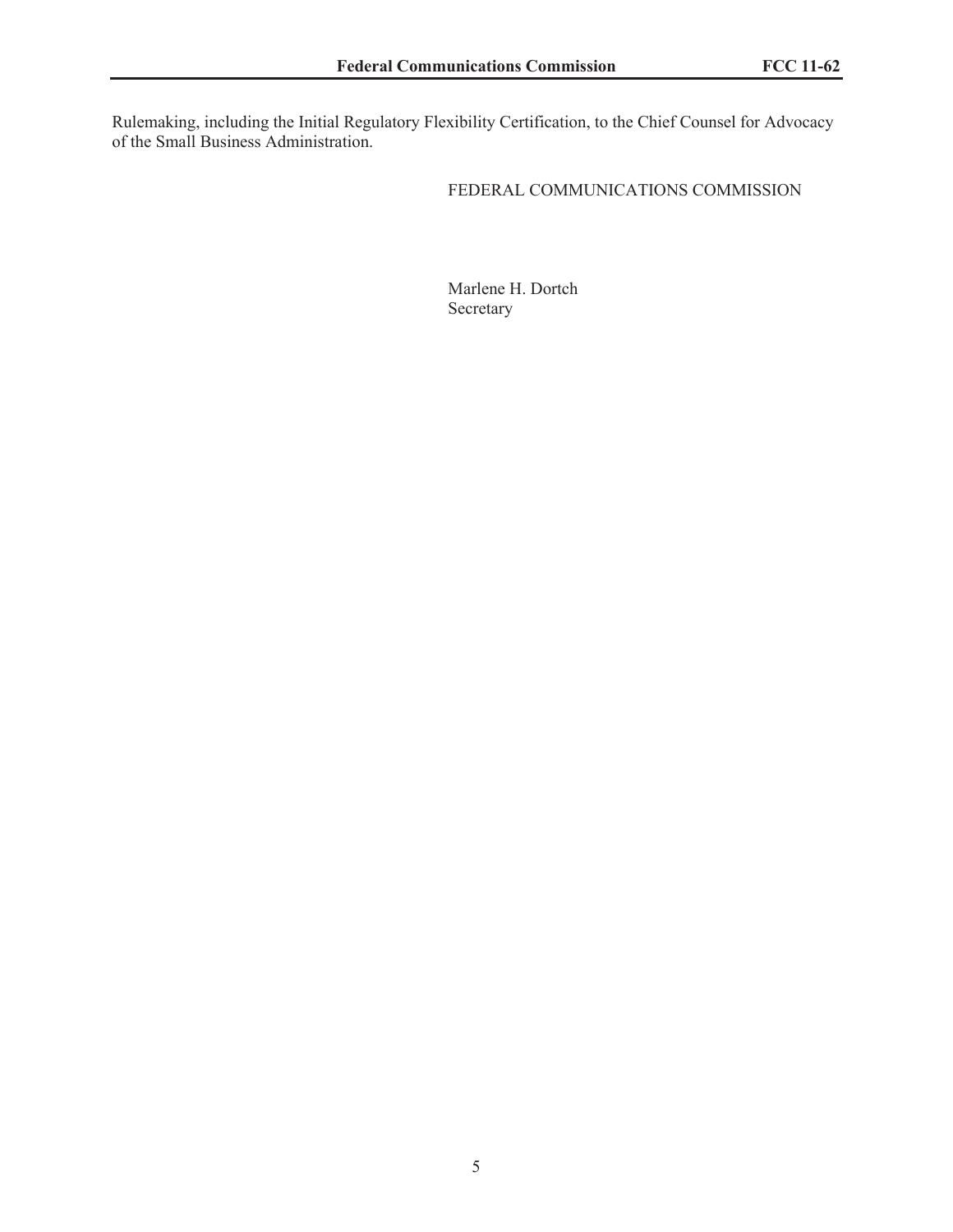#### **APPENDIX**

#### **Initial Regulatory Flexibility Certification**

#### **CG Docket No. 10-51 CG Docket No. 03-123**

1. The Regulatory Flexibility Act of 1980, as amended  $(RFA)$ , requires that an initial regulatory flexibility analysis be prepared for notice-and-comment rule making proceedings, unless the agency certifies that "the rule will not, if promulgated, have a significant economic impact on a substantial number of small entities.<sup>"2</sup> The RFA generally defines the term "small entity" as having the same meaning as the terms "small business," "small organization," and "small governmental jurisdiction."<sup>3</sup> In addition, the term "small business" has the same meaning as the term "small business" concern" under the Small Business Act.<sup>4</sup> A "small business concern" is one which: (1) is independently owned and operated; (2) is not dominant in its field of operation; and (3) satisfies any additional criteria established by the Small Business Administration (SBA).<sup>5</sup>

2. In this *NPRM*, the Commission seeks comment on the rates and compensation for video relay service (VRS) for the 2011-12 Interstate Telecommunications Relay Services (TRS) Fund (Fund) year.<sup>6</sup> Specifically, the Commission seeks further comment on VRS market structure and compensation method proposals initially raised in a 2010 Notice of Inquiry related to the structure and practices of the VRS program.<sup>7</sup> In addition, in the event we are unable to fully resolve the issues raised in the *2010 VRS NOI* prior to the beginning of the 2011-12 Fund year, the Commission seeks comment on its tentative conclusion that extending the current interim rates and compensation structure provides the best means to ensure stability and certainty for VRS while the Commission continues to evaluate the issues and the substantial record developed in response to this proceeding.

3. The Commission's proposed action is to extend the current 2010-2011 rates for VRS for the upcoming 2011-2012 Fund year. The Commission concludes that this proposal will not impose a financial burden on entities, including small businesses, because these entities will continue to be promptly reimbursed from the Interstate TRS Fund at the same rate at which they are currently reimbursed.

 $2^{2}$  5 U.S.C. § 605(b).

 $3$  5 U.S.C. § 601(6).

 $5$  15 U.S.C. § 632.

<sup>6</sup> VRS is a form of TRS that enables the VRS user to access the nation's telephone system and communicate in American Sign Language by using a video-to-video link with a communications assistant (CA); the CA relays the call between a voice telephone user and the VRS user. See 47 C.F.R. § 64.601(26) (defining VRS).

<sup>&</sup>lt;sup>1</sup> See 5 U.S.C. § 603. The RFA, see 5 U.S.C. §§ 601 – 612, has been amended by the Small Business Regulatory Enforcement Fairness Act of 1996 (SBREFA), Pub. L. No. 104-121, Title II, 110 Stat. 857 (1996).

 $45$  U.S.C. § 601(3) (incorporating by reference the definition of "small-business concern" in the Small Business Act, 15 U.S.C. § 632). Pursuant to 5 U.S.C. § 601(3), the statutory definition of a small business applies "unless an agency, after consultation with the Office of Advocacy of the Small Business Administration and after opportunity for public comment, establishes one or more definitions of such term which are appropriate to the activities of the agency and publishes such definition(s) in the *Federal Register*."

<sup>&</sup>lt;sup>7</sup> Structure and Practices of the Video Relay Service Program, CG Docket No. 10-51, Notice of Inquiry, 25 FCC Rcd 8597 (2010) (*2010 VRS NOI*). In the *2010 VRS NOI*, the Commission sought comment on VRS market structure and compensation method proposals for the long term.